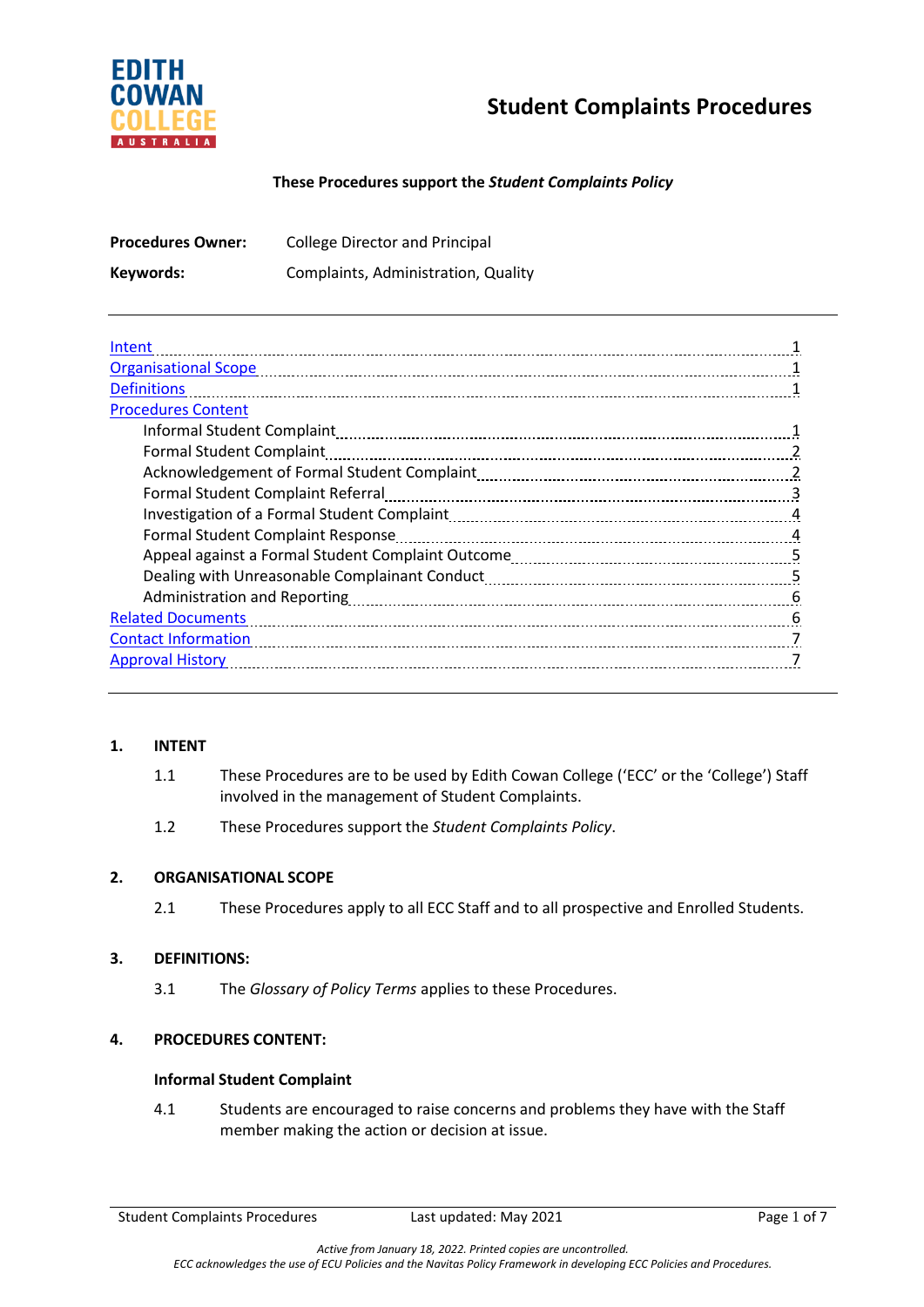

# **Student Complaints Procedures**

- 4.2 Staff must be open to hearing the Student's concerns and actively work towards resolution, including gathering information from the Student and, where appropriate, from other Staff members.
- 4.3 Wherever possible, Student Complaints are resolved through this Informal Complaint process, as expeditiously as possible.
- 4.4 While Informal Complaints are not recorded at Edith Cowan College, it is the Staff member's responsibility to alert Managers about aspects of the College's Policies, Procedures or actions that need to be changed or updated in light of a Student Complaint.
- 4.5 Staff member addresses the Informal Complaint and communicate the outcome to the student in writing, providing the Student with information on how to progress the Complaint to a Formal level.

## **Formal Student Complaint**

- 4.6 Edith Cowan College makes available to Students a Student Formal Complaint Form and supporting information allowing for the submission of Student Complaints concerning College services or administrative practices by the following means:
	- a) paper forms and information at the Welcome Centre; and
	- b) a link on the Policies and Procedures section of the website.
- 4.7 Formal Student Complaints are to be submitted in writing, preferably on the Student Complaint Form and submitted by post, by email or by hand at the Welcome Centre.
- 4.8 Formal Student Complaints not submitted on the prescribed form will be evaluated by the Student and Academic Services Manager and actioned if possible:
	- a) being mindful of access and equity considerations relating to Students with disabilities or those Students who are studying offshore; and
	- b) provided sufficient information is available to allow for a Student Complaint to be documented and considered, i.e.
		- i. Personal Information: Name, Student Number, Student email address, Residential and Postal Address and Telephone Number and
		- ii. Complaint Information: Description of the Complaint, Description outlined in the Steps Taken to Resolve Complaint and Description of the Desired Outcome.
- 4.9 Formal Student Complaints will be evaluated to determine whether attempts to resolve the Complaint have been made by the Complainant, and whether the Formal Student Complaint describes matters which fall outside the Student Complaints Policy, i.e. an academic decision for which Informal Review and Formal Review mechanisms are provided in the relevant academic policy.

#### **Acknowledgement of Formal Student Complaints**

- 4.10 Formal Student Complaints will be acknowledged by the Student and Academic Services Manager within five (5) Calendar Days by:
	- a) email, to promptly acknowledge receipt; and/or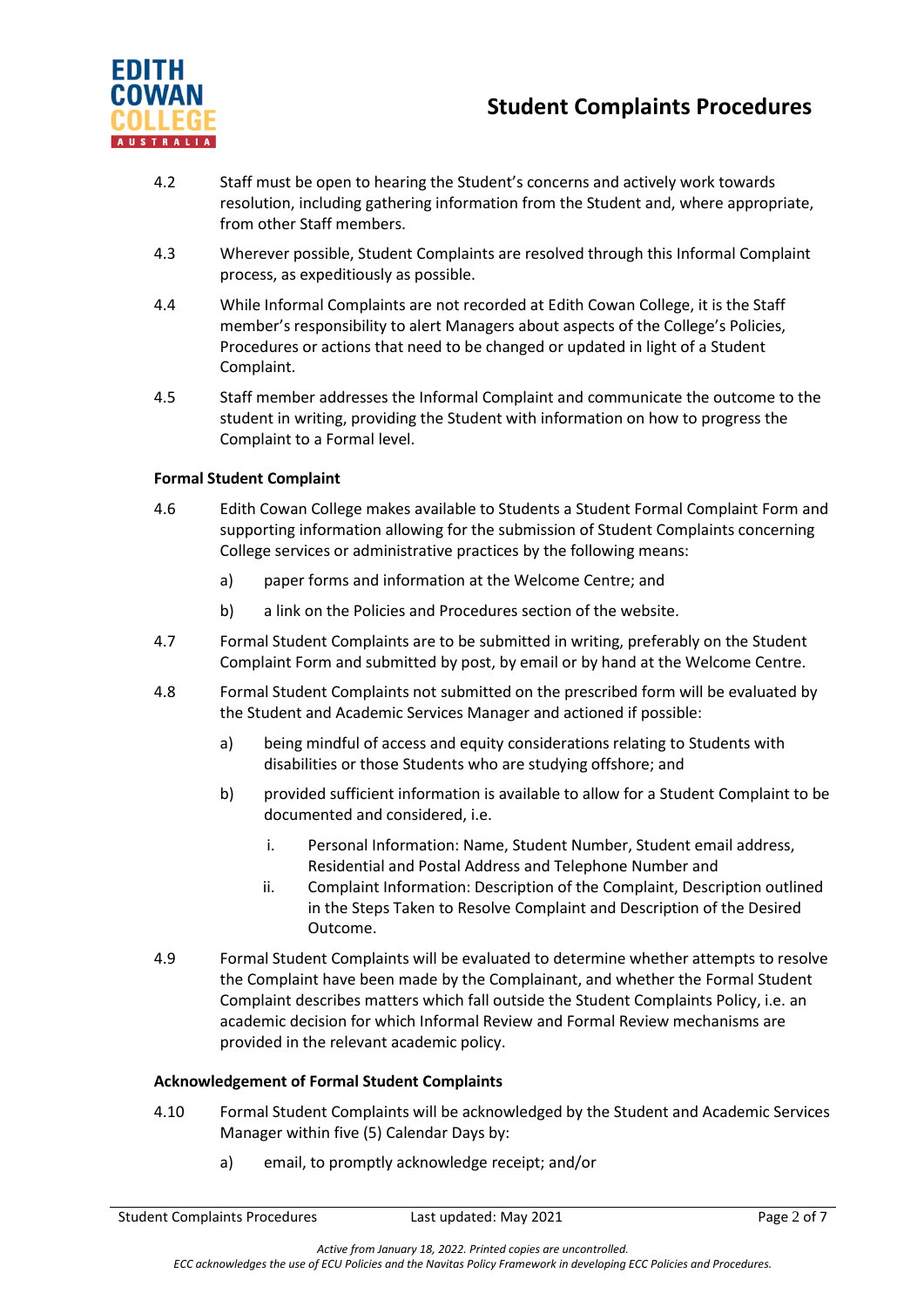

- b) telephone, to listen to the Student's concerns; and/or
- c) post, to provide a formal acknowledgement and a copy of the Student Complaint Policy.
- 4.11 When acknowledging International Students' Formal Student Complaints, Student and Academic Services will provide information about the College's obligation to maintain Student Enrolment while Student Complaints are ongoing.
- 4.12 The acknowledgement will also provide information regarding the right of Students to have a support person with them should they be asked to meet with a College Staff member during the hearing of a Formal Student Complaint.
- 4.13 The acknowledgement will advise the Complainant it is their responsibility to provide all relevant information they want considered by the investigator.

# **Formal Student Complaint Referral**

- 4.14 If there has been no apparent attempt to resolve the Complaint informally, in the first instance, Student and Academic Services will request the Student to approach the Staff member directly to attempt to resolve the Complaint informally.
- 4.15 If, after consultation with the Complainant, Student and Academic Services is of the view that it is unreasonable to ask the Student to attempt to resolve the matter, Student and Academic Services may use their discretion and refer the concerns to the Staff Member identified as being in a position to advise on or progress the Informal Student Complaint resolution. The aim of this referral is to:
	- a) seek a positive outcome for the College and Student through prompt assistance by the Quality and Compliance Manager towards identifying the most appropriate person(s) to respond to the concerns; and
	- b) record the Informal Student Complaint contact which will be retained in the College's official record-keeping system by Student and Academic Services.
- 4.16 Where the College has established mechanisms to deal with issues relating to academic concerns, such as Assessment, Unit Results and Grades, Recognition of Prior Learning and Academic Progress, Student and Academic Services will advise the Student to refer these concerns to the appropriate area for information on initiating the necessary processes. The aim of this referral is to:
	- a) seek a positive outcome for the College and Student through prompt assistance by Student and Academic Services towards identifying the most appropriate process to resolve or address the Student's concerns; and
	- b) record the referral which will be retained in the College's official record-keeping system by Student and Academic Services.
- 4.17 Where an Informal Student Complaint has been attempted by a Complainant and a Complainant describes concerns about services or administrative practices of the College, Student and Academic Services will refer the Formal Student Complaint for investigation and response to the appropriate Senior Staff member. The aim of this referral is to: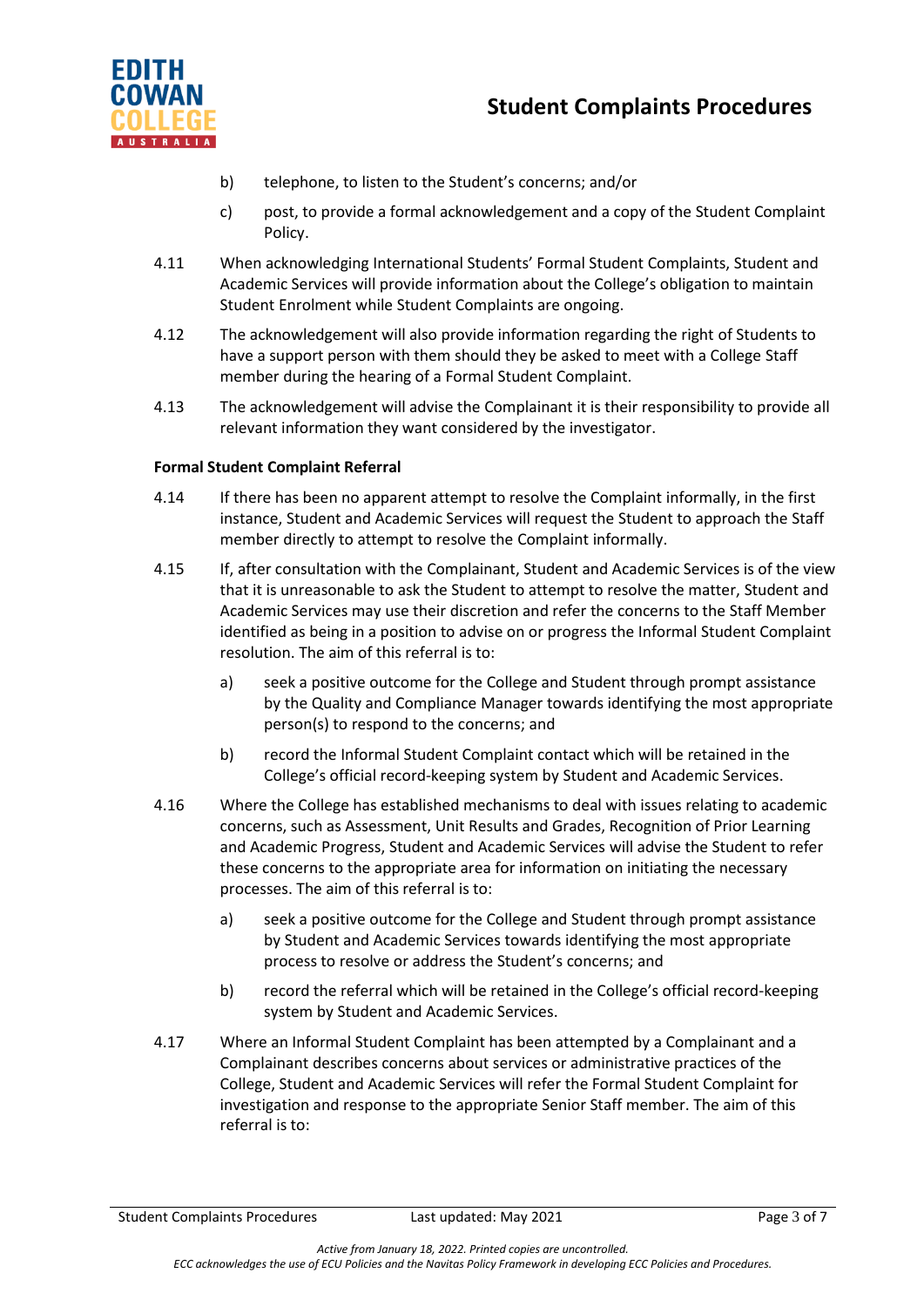



- a) designate the investigation of an Informal Student Complaint to the person or persons responsible for overseeing the relevant aspect of service or administration in the College;
- b) provide information reminding investigators of the basic steps and requirements to be observed when undertaking enquiries; and
- c) arrange a confidential College file to be created for the keeping of records relating to the Student Complaint and a Complaint summary added to an annual Student Complaints Register.

# **Investigation of a Formal Student Complaint**

- 4.18 Commensurate with the nature of a Formal Student Complaint, the relevant Senior Staff member will consider while investigating, relevant principles such as:
	- a) making reasonable effort to communicate with the Complainant (which may be by telephone, in person or via email), to ensure the matters of the Student Complaint are understood;
	- b) at their discretion, undertake enquiries to ascertain any additional information or advice which can be added to the final response to the Complainant;
	- c) determining whether Formal conciliation between parties to a Formal Student Complaint may be productive, in consultation with the Quality and Compliance Manger and taking into account external services; and
	- d) conducting the Formal Student Complaint management process in accordance with any other relevant principles of procedural fairness.

# **Formal Student Complaint Response**

- 4.19 A response will be provided to a Complainant within thirty (30) Calendar Days of the lodgement of a Formal Student Complaint. The response issued to a Complainant will provide written reasons for any decision made in relation to a Formal Student Complaint.
- 4.20 The College will aim to conduct a prompt and authoritative review of concerns lodged under the Student Complaints Policy, addressing a Student's concerns through corrective action when determined to be necessary and contributing to continuous improvement in the organization where possible.
- 4.21 This response would usually be issued by the relevant investigating Staff member, especially in circumstances where a Formal Student Complaint falls within the activities of just one area of the College.
- 4.22 Where a Formal Student Complaint crosses a number of areas of responsibility within the College, the Quality and Compliance Manager will, in consultation with Staff members responsible for these areas, determine whether a compiled response may be issued by the Quality and Compliance Manager on the basis of reports provided by the relevant Staff members.
- 4.23 A report will be produced by the investigator and sent to the Complainant by the Student and Academic Services Manager. A copy of the signed, final response will be forwarded to the investigator for their records.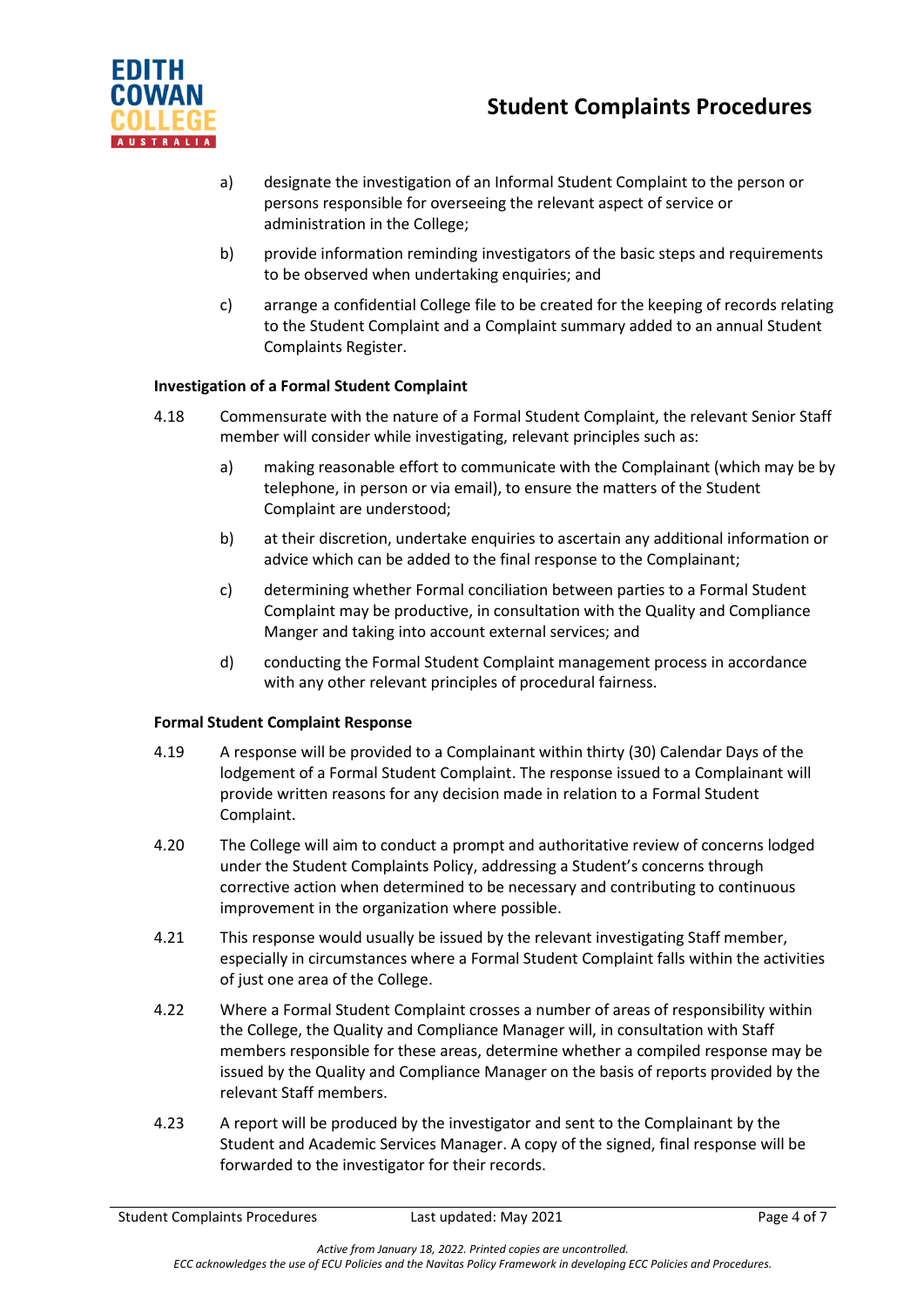

- 4.24 Reasons must be recorded for all significant decisions taken during the Formal Student Complaint management process.
- 4.25 Complainants will be advised of external avenues of Complaint (i.e., the Western Australia Ombudsman, the Overseas Student Ombudsman, the Human Rights and Equal Opportunity Commission) where relevant or as required under legislation.

#### **Appeal against a Formal Student Complaint Outcome**

4.26 Students will be advised that if they are not satisfied with the outcome of a Formal Student Complaint, they may submit an Appeal to the Student Appeals Committee, as outlined in the *Student Appeals Policy*.

## **Dealing with Unreasonable Complainant Conduct**

- 4.27 **Guiding Principles**
	- a) Students have a right to Complain about the College's decisions and actions. All Complainants should expect their concerns to be treated seriously and promptly by the College.
	- b) The College has a right to decide how to deal with a Student Complaint. This includes making decisions on the issues which will be investigated, who will conduct the investigation, the time and resources to be allocated to the Complaint, the assistance the Complainant needs to provide and how the Complaint will be resolved:
		- i. Unreasonable persistence refusing to accept that a Complaint is closed, re-framing an old Complaint, persevering obstinately with an argument, continuing to phone or contact the College after a matter is closed.
		- ii. Unreasonable demands raising issues beyond the College's responsibilities, asking for a remedy that is impractical or disproportionate, insisting that more time be spent on a Complaint than is warranted, insisting on speaking to the College Director and Principle, directing the College on how to handle the Complaint. Should the College believe the Complainant is making unreasonable demands, time limits will be set on what the College will do – for example, which issues will be investigated, who will investigate the Complaint, how it will be investigated, the possible outcomes and how communication should occur between the Complainant and the College.
		- iii. Unreasonable lack of cooperation if there is an unreasonable lack of cooperation from a Complainant, the College will set conditions – for example, the Complainant may be required to define the Complaint issue, identify the supporting evidence and/or provide key correspondence or documents;
		- iv. Unreasonable arguments exaggerating issues, holding irrational beliefs, being obsessed with irrelevancies or trivialities, refusing to consider counter-arguments, being guided by conspiracy theories. These arguments will be identified and set aside. Limits will be placed on what

Student Complaints Procedures **Last updated: May 2021** Page 5 of 7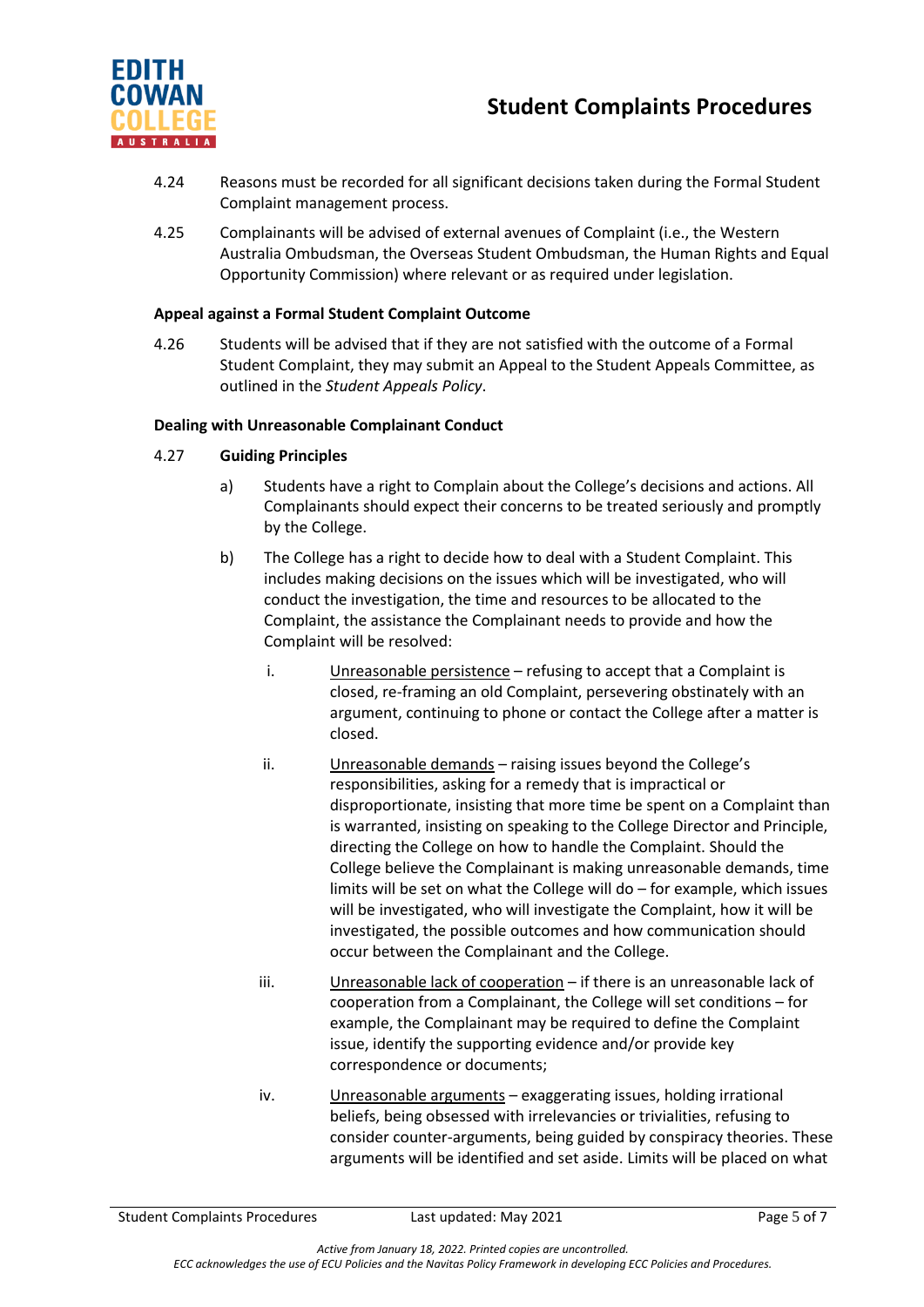

the College will examine and the style of communication that is expected. If it becomes clear the Complaint is groundless, it will be declined; and

v. Unreasonable behaviour – threatening violence, abusing investigation Staff, being rude or aggressive. Unreasonable behaviour will not be tolerated: a Complainant can be told that a telephone call will be terminated unless more moderate language is used, that threats are unacceptable and may be reported to the police, that rude an distemperate correspondence may not be answered or may be returned. (se[e www.ombudsman.gov.au\)](http://www.ombudsman.gov.au/).

## **Administration and Reporting**

- 4.28 Formal Student Complaints will be recorded in a central database that will assist the College to analyse Student Complaints to identify opportunities to improve service, identify areas of risk and/or identify policy issues within the college.
- 4.29 Student and Academic Services will keep a record of Student Complaint information, such as:
	- a) The Complainant's Student number;
	- b) A brief summary of the issues raised in the Complaint;
	- c) The subject of the Complaint;
	- d) The remedy/outcome sought;
	- e) The action (attempts to resolve/conciliate/determination or referral/dismissal) taken or proposed; and
	- f) A brief statemen for the above action.
- 4.30 De-identified reports on Student Complaints received will be provided to the Academic Council each Study Period and to the Board of Directors four times annually.

#### **5. RELATED DOCUMENTS**

- 5.1 These Procedures support the *Student Complaints Policy.*
- 5.2 Related to these Procedures are the *Student Appeals Policy* and the *Student Appeals Procedures.*
- 5.3 Academic review mechanisms (for concerns related to Assessment, Unit Results and Grades, Recognition of Prior Learning, Academic Progress status, Study Load, Academic Misconduct Outcomes and penalties, Examinations and Deferred Examinations) are outlined in the relevant policies, including:

*Academic Progression Policy Admissions Policy Enrolment Policy Assessment Policy Academic Integrity Policy Credit and Recognition of Prior Learning (RPL) Policy*